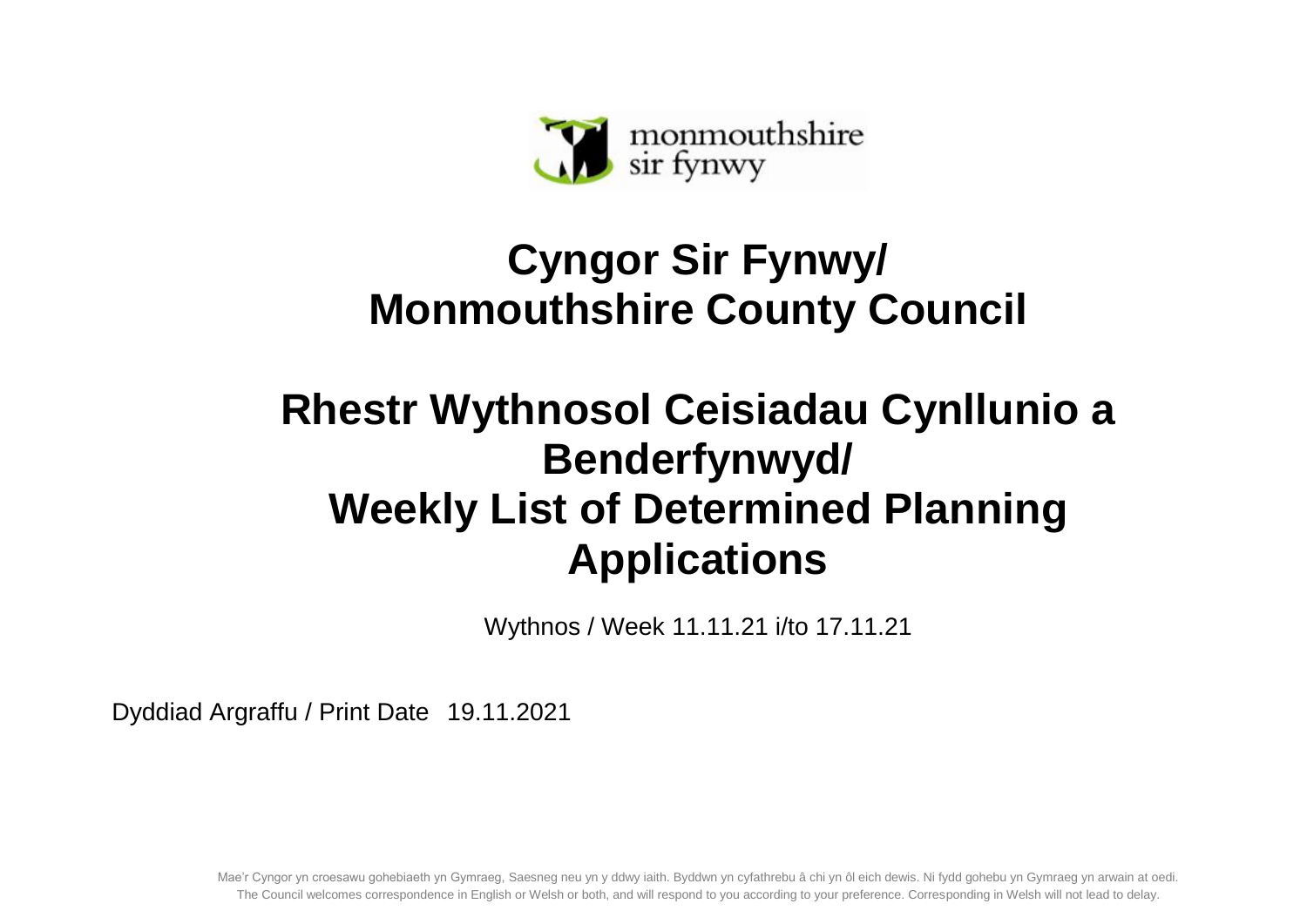| <b>Ward/Ward</b>                                                       | <b>Rhif Cais/</b><br><b>Application</b><br><b>Number</b> | Disgrifia d o'r<br>Datblygiad/<br><b>Development</b><br><b>Description</b>                                                         | <b>Cyfeiriad Safle/</b><br><b>Site Address</b>                                                                                            | Penderfyniad/<br><b>Decision</b> | Dyddiad y<br>Penderfyniad/<br><b>Decision Date</b> | <b>Lefel Penderfyniad/</b><br><b>Decision Level</b> |
|------------------------------------------------------------------------|----------------------------------------------------------|------------------------------------------------------------------------------------------------------------------------------------|-------------------------------------------------------------------------------------------------------------------------------------------|----------------------------------|----------------------------------------------------|-----------------------------------------------------|
| <b>Crucorney</b><br>Plwyf/ Parish:<br>Grosmont<br>Community<br>Council | DM/2021/01252                                            | Variation of condition<br>no. 2 (amendments to<br>original plans) of<br>planning consent<br>DM/2019/00201                          | Maes Y Nant<br>Old Court Road<br>Llangattock Lingoed<br>Abergavenny<br>NP78NP                                                             | Approve                          | 16.11.2021                                         | <b>Delegated Officer</b>                            |
| <b>Crucorney</b><br>Plwyf/ Parish:<br>Grosmont<br>Community<br>Council | DM/2021/01337                                            | Discharge of conditions<br>5 (lighting design) and<br>6 (bat and bird<br>mitigation plan) of<br>planning consent<br>DM/2019/00492. | <b>Llanvetherine Court</b><br>Farm<br><b>Llanvetherine Court</b><br>Farm Road<br>Llanvetherine<br>Abergavenny<br>Monmouthshire<br>NP7 8NL | Approve                          | 12.11.2021                                         | Delegated Officer                                   |
| <b>Cantref</b><br>Plwyf/ Parish:<br>Abergavenny<br><b>Town Council</b> | DM/2021/01417                                            | Installation of<br>permanent artificial<br>cricket strip at ground<br>level.                                                       | Abergavenny Cricket<br>Club<br>Avenue Road<br>Abergavenny<br>Monmouthshire<br>NP77DB                                                      | Approve                          | 17.11.2021                                         | Delegated Panel                                     |
| Lansdown<br>Plwyf/ Parish:<br>Abergavenny<br><b>Town Council</b>       | DM/2021/01168                                            | Resubmission of<br>approved application<br>DC/2016/00020: Two<br>storey side extension<br>and single storey rear<br>extension.     | 73 Park Crescent<br>Abergavenny<br>NP7 5TL                                                                                                | Approve                          | 16.11.2021                                         | <b>Delegated Officer</b>                            |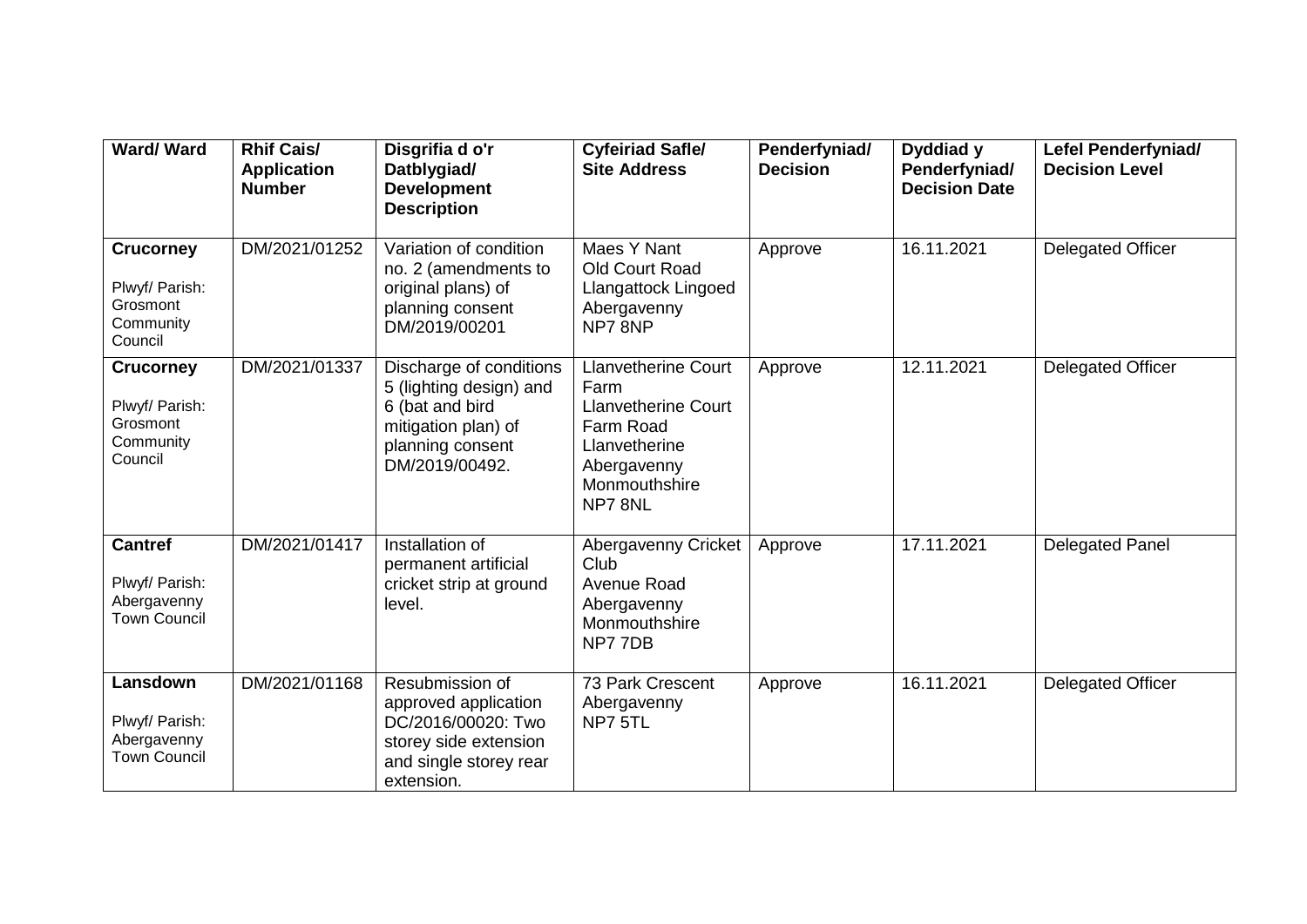| <b>Priory</b><br>Plwyf/ Parish:<br>Abergavenny<br><b>Town Council</b>                                       | DM/2021/01134 | External & internal<br>alterations and the<br>proposed change of<br>use from Class A1 to<br>mixed Class A1/A3 use<br>and for consent to<br>display an<br>advertisement.                                                                                           | 17 Frogmore Street<br>Abergavenny<br>Monmouthshire<br>NP7 5AH                                                               | Approve | 15.11.2021 | <b>Delegated Officer</b> |
|-------------------------------------------------------------------------------------------------------------|---------------|-------------------------------------------------------------------------------------------------------------------------------------------------------------------------------------------------------------------------------------------------------------------|-----------------------------------------------------------------------------------------------------------------------------|---------|------------|--------------------------|
| <b>Priory</b><br>Plwyf/ Parish:<br>Abergavenny<br><b>Town Council</b>                                       | DM/2021/01135 | External & internal<br>alterations and the<br>proposed change of<br>use from Class A1 to<br>mixed Class A1/A3 use<br>and for consent to<br>display an<br>advertisement.                                                                                           | 17 Frogmore Street<br>Abergavenny<br>Monmouthshire<br>NP7 5AH                                                               | Approve | 15.11.2021 | <b>Delegated Officer</b> |
| <b>Priory</b><br>Plwyf/ Parish:<br>Abergavenny<br><b>Town Council</b>                                       | DM/2021/01136 | Projecting sign to be<br>hung off new wall<br>bracket (non-<br>illuminated) and<br>existing fascia signage<br>panel to receive paint<br>decorations to match<br>new scheme (lettering<br>in Farrow & Ball Wevet<br>on a background of<br>Farrow & Ball Railings). | 17 Frogmore Street<br>Abergavenny<br>Monmouthshire<br>NP7 5AH                                                               | Approve | 15.11.2021 | <b>Delegated Officer</b> |
| <b>Llantilio</b><br><b>Crossenny</b><br>Plwyf/ Parish:<br>Llangattock<br>Vibon Avel<br>Community<br>Council | DM/2021/00113 | Low impact tourism<br>accommodation and<br>wood-framed shelter.                                                                                                                                                                                                   | Cwm Newydd<br>B4347 Porthygaelod<br>Farm To Post Office<br>Row<br>Rockfield<br>Monmouth<br>Monmouthshire<br><b>NP25 5QE</b> | Approve | 15.11.2021 | <b>Delegated Officer</b> |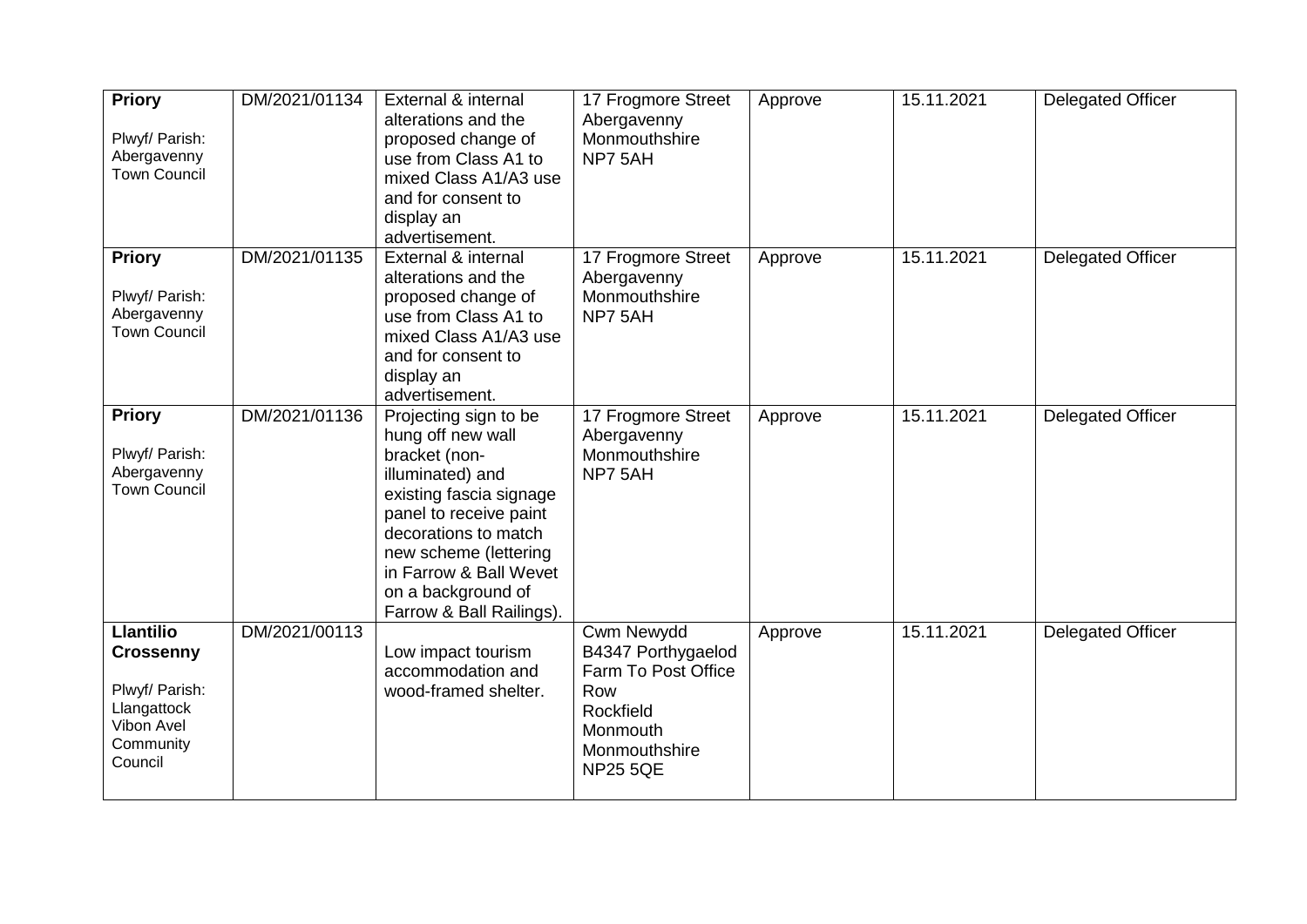| <b>Llantilio</b> | DM/2021/00842 | The proposed             | Communication     | Approve | 17.11.2021 | <b>Delegated Panel</b> |
|------------------|---------------|--------------------------|-------------------|---------|------------|------------------------|
| <b>Crossenny</b> |               | development comprises    | <b>Station At</b> |         |            |                        |
|                  |               | the removal of the       | The Firs          |         |            |                        |
| Plwyf/ Parish:   |               | existing 15m lattice     | Llantellen Road   |         |            |                        |
| Llangattock      |               | tower to be replaced     | Cross Ash         |         |            |                        |
| Vibon Avel       |               | with a 22.5m lattice     |                   |         |            |                        |
| Community        |               | tower upon which the     |                   |         |            |                        |
| Council          |               | existing Airwave         |                   |         |            |                        |
|                  |               | antennae and dishes      |                   |         |            |                        |
|                  |               | with cabling will be     |                   |         |            |                        |
|                  |               | attached. In addition, 3 |                   |         |            |                        |
|                  |               | x EAS antennae at a      |                   |         |            |                        |
|                  |               | height of 20.0m (to the  |                   |         |            |                        |
|                  |               | centre line) and 2 x     |                   |         |            |                        |
|                  |               | 600mm link               |                   |         |            |                        |
|                  |               | transmission dishes at   |                   |         |            |                        |
|                  |               | a height of around       |                   |         |            |                        |
|                  |               | 17.5m would be           |                   |         |            |                        |
|                  |               | attached to the new      |                   |         |            |                        |
|                  |               | tower. At ground level   |                   |         |            |                        |
|                  |               | and within a foul        |                   |         |            |                        |
|                  |               | weather enclosure        |                   |         |            |                        |
|                  |               | there would be installed |                   |         |            |                        |
|                  |               | 4 x cabinets housing     |                   |         |            |                        |
|                  |               | electronic apparatus in  |                   |         |            |                        |
|                  |               | addition to a generator, |                   |         |            |                        |
|                  |               | a 1.2m in diameter       |                   |         |            |                        |
|                  |               | 'VSAT' dish and an       |                   |         |            |                        |
|                  |               | electricity meter        |                   |         |            |                        |
|                  |               | cabinet. There will be   |                   |         |            |                        |
|                  |               | additional ancillary     |                   |         |            |                        |
|                  |               | equipment and cabling,   |                   |         |            |                        |
|                  |               | all as shown on the      |                   |         |            |                        |
|                  |               | drawings and within the  |                   |         |            |                        |
|                  |               | Airwave compound         |                   |         |            |                        |
|                  |               | which will be fenced off |                   |         |            |                        |
|                  |               | with a new 1.8m          |                   |         |            |                        |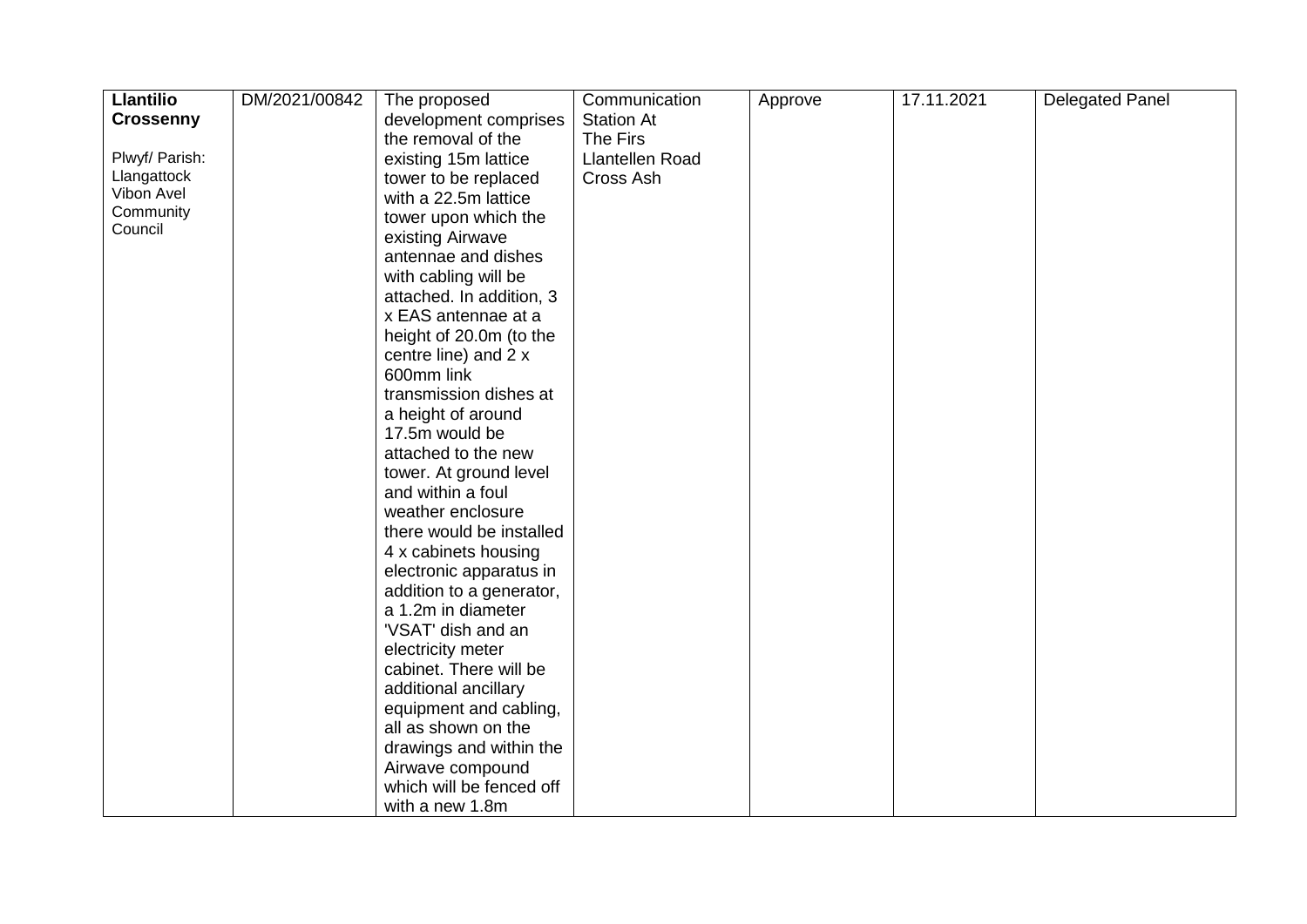|                                                                                                             |               | 'exmesh' fence. In<br>addition, the existing<br>access route to the site<br>will be upgraded with a<br>proposed 3.0m wide<br>gravel access track<br>along an overall length<br>of around 125m (part of<br>which is already made<br>up from the adopted<br>highway). |                                                                                                                                      |            |            |                          |
|-------------------------------------------------------------------------------------------------------------|---------------|---------------------------------------------------------------------------------------------------------------------------------------------------------------------------------------------------------------------------------------------------------------------|--------------------------------------------------------------------------------------------------------------------------------------|------------|------------|--------------------------|
| <b>Llantilio</b><br><b>Crossenny</b><br>Plwyf/ Parish:<br>Llangattock<br>Vibon Avel<br>Community<br>Council | DM/2021/01800 | An agricultural<br>machinery store                                                                                                                                                                                                                                  | Whitehouse Farm<br>Whitehouse Farm<br>To Glen Farm<br>Maypole<br>Monmouth<br>Monmouthshire<br><b>NP25 5PW</b>                        | Acceptable | 12.11.2021 | <b>Delegated Officer</b> |
| <b>Llanover</b><br>Plwyf/ Parish:<br>Llanarth<br>Community<br>Council                                       | DM/2020/01715 | Change of use of the<br>site from equine to a<br>two unit glamping site<br>including sauna<br>building and the<br>change of use of the<br>stables to an ancillary<br>amenity building.                                                                              | The Old Camp<br>Cottage<br><b>Camp Cottages</b><br>Road<br><b>Bettws Newydd</b><br><b>Usk</b><br>Monmouthshire<br><b>NP15 1JS</b>    | Approve    | 15.11.2021 | <b>Delegated Officer</b> |
| <b>Llanover</b><br>Plwyf/ Parish:<br>Llanarth<br>Community<br>Council                                       | DM/2021/01111 | Proposed change of<br>use of existing store<br>and extension of<br>existing dwelling to<br>create larger kitchen<br>and living area.                                                                                                                                | The Granary Studio<br>Lower House<br>Box Bush Road<br><b>Great Oak</b><br>Bryngwyn<br><b>Usk</b><br>Monmouthshire<br><b>NP15 2BL</b> | Approve    | 12.11.2021 | <b>Delegated Officer</b> |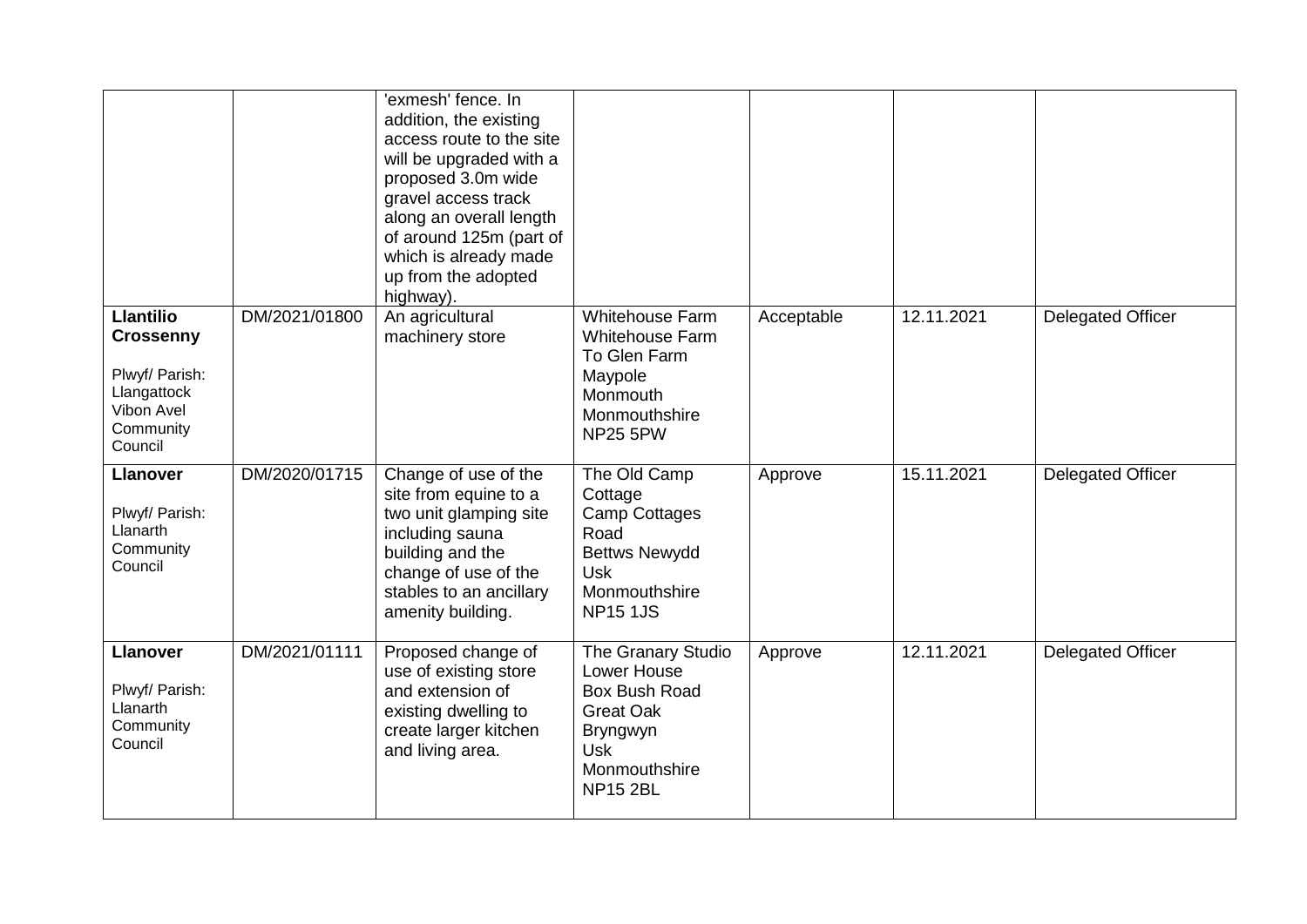| <b>Llanover</b><br>Plwyf/ Parish:<br>Llanover<br>Community<br>Council       | DM/2021/01511 | Discharge of condition<br>3 (Alteration to modern<br>threshing doors<br>screens, modern layout<br>and stairwell) for<br>planning decision<br>DM/2020/01788.                                                                                               | <b>Otter Cottage</b><br>Kemeys Road<br>Chainbridge<br>Abergavenny<br>Monmouthshire<br>NP7 9DS                                        | Approve | 17.11.2021 | <b>Delegated Officer</b> |
|-----------------------------------------------------------------------------|---------------|-----------------------------------------------------------------------------------------------------------------------------------------------------------------------------------------------------------------------------------------------------------|--------------------------------------------------------------------------------------------------------------------------------------|---------|------------|--------------------------|
| <b>Llanover</b><br>Plwyf/ Parish:<br>Llanover<br>Community<br>Council       | DM/2021/01869 | Fell and take down<br>black pine, Tree<br>number T196.                                                                                                                                                                                                    | <b>Stables Cottage</b><br>Llangattock House<br>B4598 Langattock<br>Lodge To Kemmeys<br>Road<br>Penpergwm<br>Monmouthshire<br>NP7 9AT | Approve | 16.11.2021 | <b>Delegated Officer</b> |
| <b>Goytre Fawr</b><br>Plwyf/ Parish:<br>Goetre Fawr<br>Community<br>Council | DM/2021/01616 | Non Material<br>Amendment to planning<br>decision<br>DM/2020/01589 (The<br>proposed house needs<br>to move towards the<br>garage by 1.5m. The<br>front landscaped area<br>is reduced by 1.5m and<br>the rear terrace<br>increased by the same<br>amount.) | Sunnyview<br>A4042 T<br>Pencroesoped To<br>Goytre<br>Goytre<br>Pontypool<br>Monmouthshire<br>NP4 0AD                                 | Approve | 15.11.2021 | Delegated Officer        |
| <b>Llanbadoc</b><br>Plwyf/ Parish:<br>Llanbadoc<br>Community<br>Council     | DM/2021/01348 | Freestanding<br>outbuilding to be used<br>as gym                                                                                                                                                                                                          | <b>Hill House</b><br>Church Lane<br>Glascoed<br>Pontypool<br>Monmouthshire<br>NP4 0UA                                                | Approve | 16.11.2021 | Delegated Officer        |
| Raglan                                                                      | DM/2021/01468 | New Store and Shed.                                                                                                                                                                                                                                       | <b>Exmoor House</b><br><b>Castle Street</b>                                                                                          | Approve | 16.11.2021 | Delegated Officer        |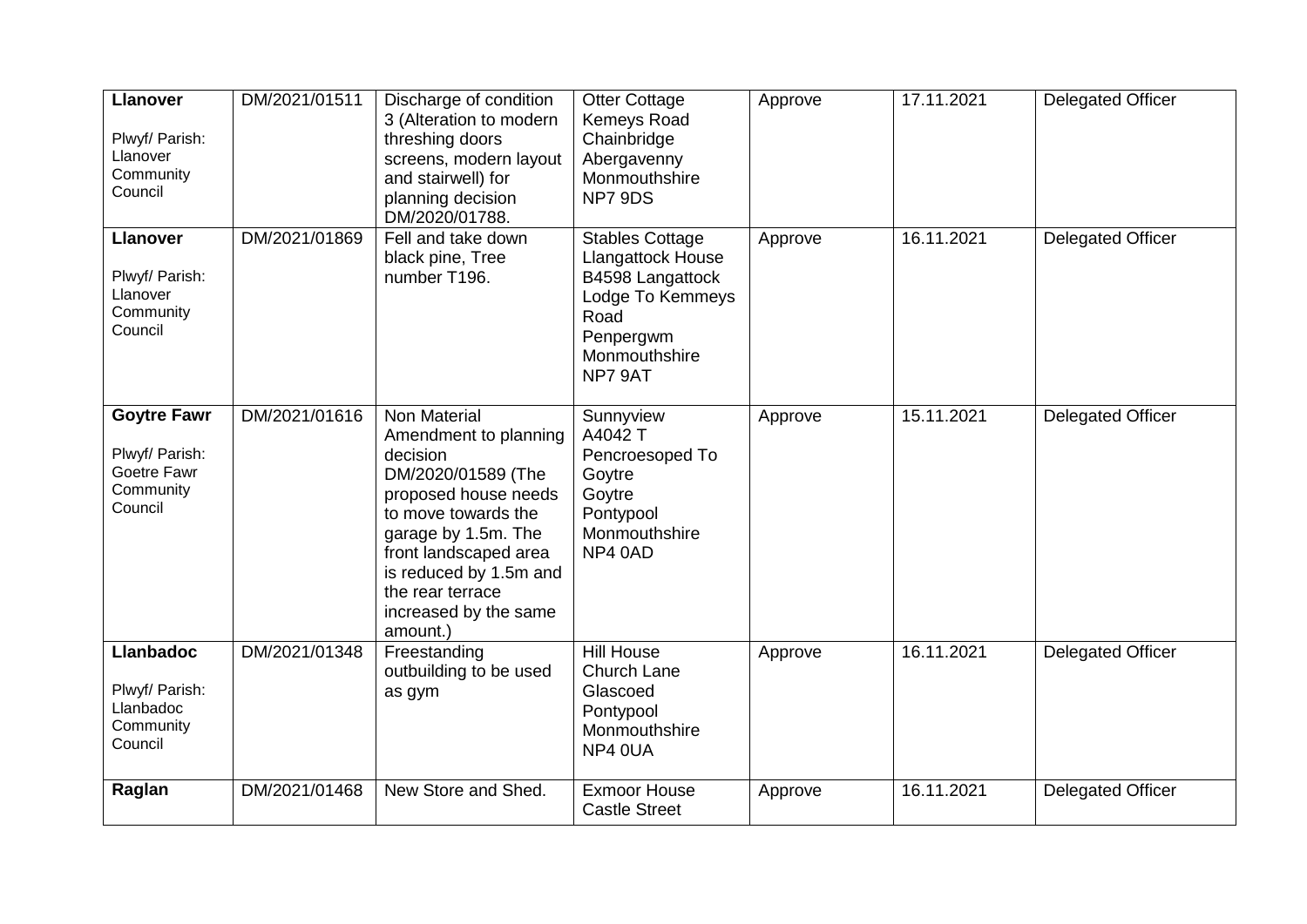| Plwyf/ Parish:<br>Raglan<br>Community<br>Council                                                     |               |                                                                                                                                                                                    | Raglan<br><b>Usk</b><br>Monmouthshire<br><b>NP15 2DS</b>                                                      |                        |            |                          |
|------------------------------------------------------------------------------------------------------|---------------|------------------------------------------------------------------------------------------------------------------------------------------------------------------------------------|---------------------------------------------------------------------------------------------------------------|------------------------|------------|--------------------------|
| <b>Trellech</b><br><b>United</b><br>Plwyf/ Parish:<br><b>Trellech United</b><br>Community<br>Council | DM/2021/00749 | To install a ground<br>mounted photovoltaic<br>4.13kWp array. The PV<br>array will comprise of<br>12x360w PV panels<br>mounted on low profile<br>HDPE plastic mounting<br>console. | <b>High House</b><br><b>Back Road</b><br>Catbrook<br>Trellech<br>Chepstow<br>Monmouthshire<br><b>NP16 6NA</b> | Approve                | 12.11.2021 | <b>Delegated Officer</b> |
| <b>Trellech</b><br><b>United</b><br>Plwyf/ Parish:<br><b>Trellech United</b><br>Community<br>Council | DM/2021/01179 | Erection of a detached<br>shed for the storage of<br>machinery and an office<br>in the roof space<br>above.                                                                        | <b>Penarth Mill</b><br>Pant Glas Road<br>Llanishen<br>Chepstow<br>Monmouthshire<br><b>NP16 6QZ</b>            | Approve                | 11.11.2021 | <b>Delegated Officer</b> |
| Llangybi<br>Fawr<br>Plwyf/ Parish:<br>Llanhennock<br>Community<br>Council                            | DM/2021/01650 | Agricultural shed for the<br>storage of fodder and<br>agricultural machinery.                                                                                                      | <b>Land Opposite Garth</b><br>Farm Yard<br>The Garth<br>Caerleon<br>Llanhennock<br><b>NP181LQ</b>             | Acceptable             | 16.11.2021 | <b>Delegated Officer</b> |
| Llangybi<br>Fawr<br>Plwyf/ Parish:<br>Llangybi Fawr<br>Community<br>Council                          | DM/2021/01685 | Request for a<br>Screening Opinion for a<br>Solar Installation,<br><b>Underground Cabling</b><br>and Associated<br>Infrastructure.                                                 | Plas Gwyn Farm<br>Coed Y Paen To Sor<br><b>Brook</b><br>Coed Y Paen<br>Pontypool<br>Monmouthshire<br>NP4 0SY  | Not EIA<br>Development | 15.11.2021 | <b>Delegated Officer</b> |
| <b>Rogiet</b>                                                                                        | DM/2021/01768 | Discharge of Condition<br>3 (Bat/Bird                                                                                                                                              | 9 Ifton Terrace<br>Rogiet                                                                                     | Approve                | 17.11.2021 | <b>Delegated Officer</b> |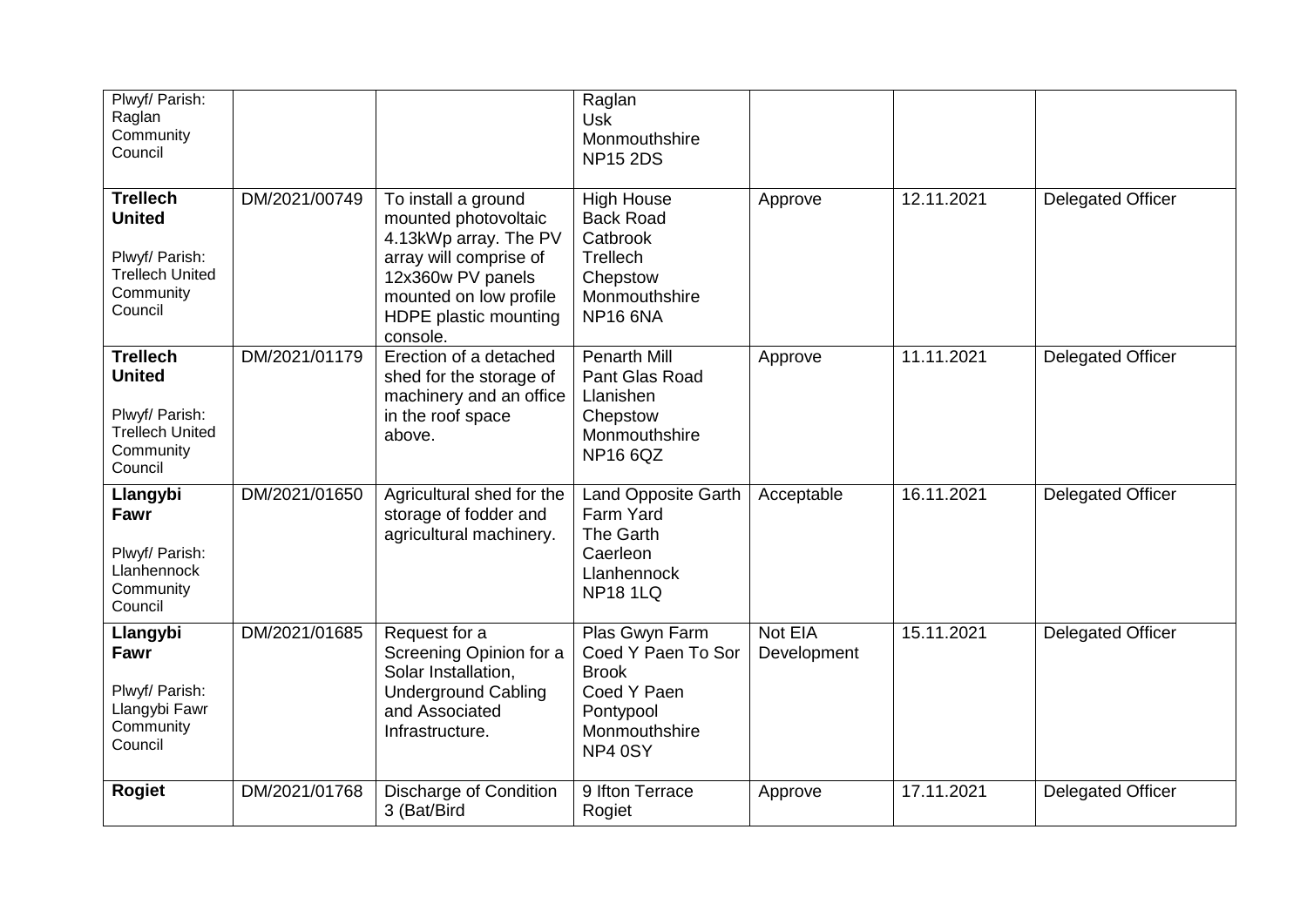| Plwyf/ Parish:<br>Rogiet<br>Community<br>Council                     |               | Enhancement) for<br>planning decision<br>DM/2021/00924.                                                                                                                                                                                                                                                                                                                                                                                                                                                                                                                                            | Caldicot<br>Monmouthshire<br><b>NP26 3SU</b>                                              |         |            |                          |
|----------------------------------------------------------------------|---------------|----------------------------------------------------------------------------------------------------------------------------------------------------------------------------------------------------------------------------------------------------------------------------------------------------------------------------------------------------------------------------------------------------------------------------------------------------------------------------------------------------------------------------------------------------------------------------------------------------|-------------------------------------------------------------------------------------------|---------|------------|--------------------------|
| <b>West End</b><br>Plwyf/ Parish:<br><b>Caldicot Town</b><br>Council | DM/2021/01820 | Loft conversion with<br>rear dormer.                                                                                                                                                                                                                                                                                                                                                                                                                                                                                                                                                               | 17 Alianore Road<br>Caldicot<br>Monmouthshire<br><b>NP26 5DF</b>                          | Approve | 17.11.2021 | <b>Delegated Officer</b> |
| <b>Devauden</b><br>Plwyf/ Parish:<br>Llangwm<br>Community<br>Council | DM/2021/01228 | Non material<br>amendment to<br>application<br>DM/2019/01699.<br>NMA 1. Move foot print<br>of garage<br>approximately 1 metre<br>to the north to allow<br>safe access for plant<br>machinery to rear<br>garden.<br>NMA 2. Extend size of<br>plant room by<br>approximately 1 meter<br>to accommodate solar<br>thermal plant<br>NMA 3. Show correct<br>curtilage to the closing<br>off of the existing<br>access to the north<br>west of site plan.<br>NMA 4. Reduction to<br>size of window to first<br>floor dressing room<br>shown on front<br>elevation facing north<br>east.<br>NMA 5. Replace | Lynbrook<br>Church Farm Road<br>Llangwm<br><b>Usk</b><br>Monmouthshire<br><b>NP15 1HA</b> | Approve | 12.11.2021 | <b>Delegated Officer</b> |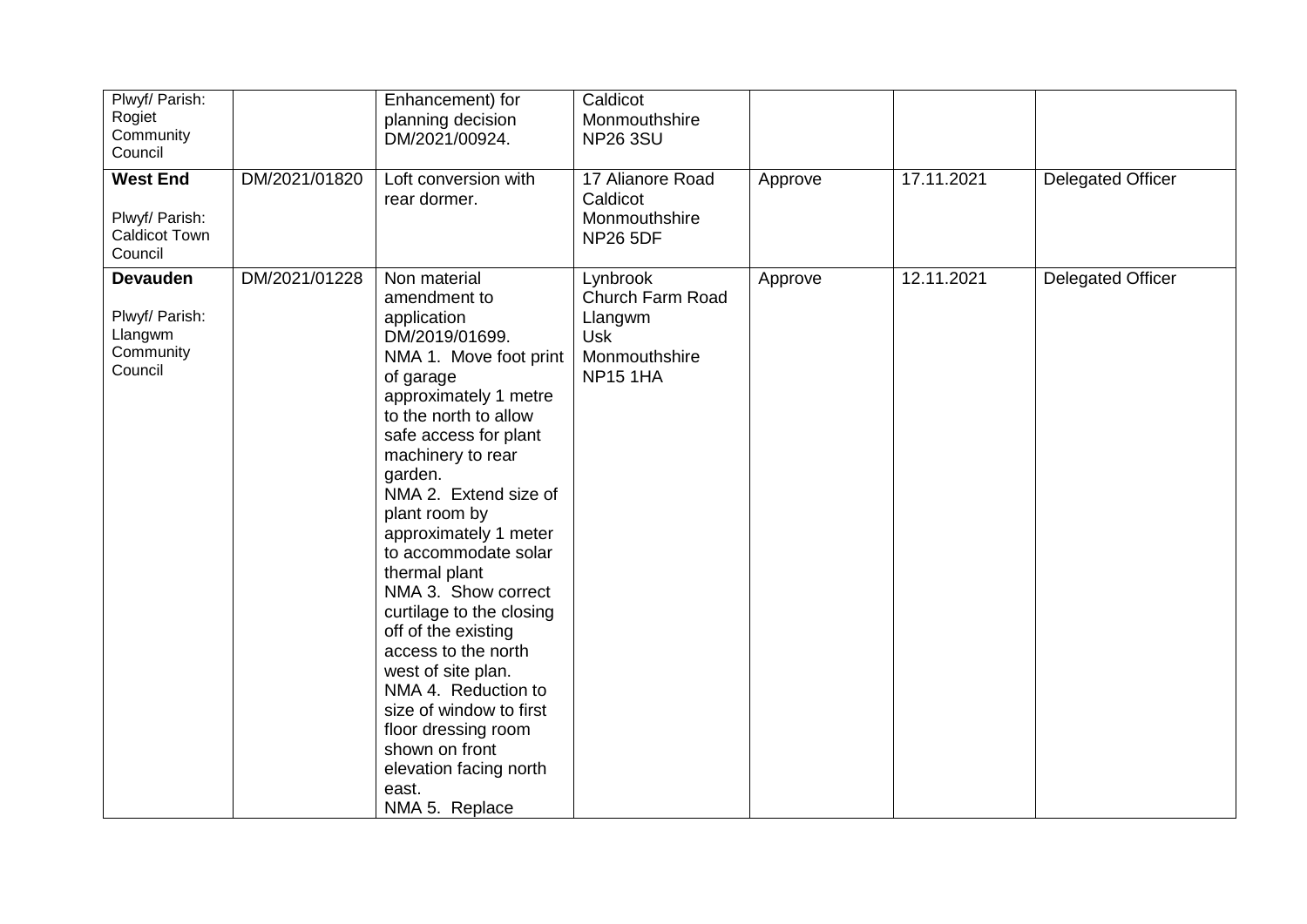|                                                                                            |               | cladding with render to<br>side elevation facing<br>south east and to rear<br>elevation facing south<br>west.<br>NMA 6. To rear of the<br>garage, remove<br>description of pond and<br>footbridge. |                                                                                                     |            |            |                          |
|--------------------------------------------------------------------------------------------|---------------|----------------------------------------------------------------------------------------------------------------------------------------------------------------------------------------------------|-----------------------------------------------------------------------------------------------------|------------|------------|--------------------------|
| <b>Devauden</b><br>Plwyf/ Parish:<br>Devauden<br>Community<br>Council                      | DM/2021/01233 | Proposed single storey<br>boot room structure to<br>east face of existing<br>property.                                                                                                             | Carreg A Gwydr<br>Itton Common Road<br>Itton Common<br>Chepstow<br>Monmouthshire<br><b>NP16 6BX</b> | Approve    | 11.11.2021 | <b>Delegated Officer</b> |
| <b>Dixton With</b><br><b>Osbaston</b><br>Plwyf/ Parish:<br>Monmouth<br><b>Town Council</b> | DM/2021/01618 | Proposed single storey<br>rear house extension,<br>raised front veranda<br>and increase in size of<br>side elevation window.                                                                       | Keston<br><b>Prospect Road</b><br>Monmouth<br>Monmouthshire<br><b>NP25 3SZ</b>                      | Approve    | 15.11.2021 | <b>Delegated Officer</b> |
| <b>Drybridge</b><br>Plwyf/ Parish:<br>Monmouth<br><b>Town Council</b>                      | DM/2021/01306 | NMA relating to<br>application<br>DM/2020/01606:<br>Omission of parapet<br>wall to flat roof. Revised<br>layout to utility room.<br>New doorway to garage<br>in side elevation.                    | 6 Levitsfield Close<br>Rockfield<br>Monmouth<br>Monmouthshire<br><b>NP25 5BZ</b>                    | Approve    | 16.11.2021 | <b>Delegated Officer</b> |
| <b>Shirenewton</b><br>Plwyf/ Parish:<br>Shirenewton<br>Community<br>Council                | DM/2021/01581 | Portal Steel Building.                                                                                                                                                                             | Gillbrook<br><b>Usk Road</b><br>Earlswood<br>Shirenewton<br>Chepstow<br>Monmouthshire               | Acceptable | 12.11.2021 | <b>Delegated Officer</b> |